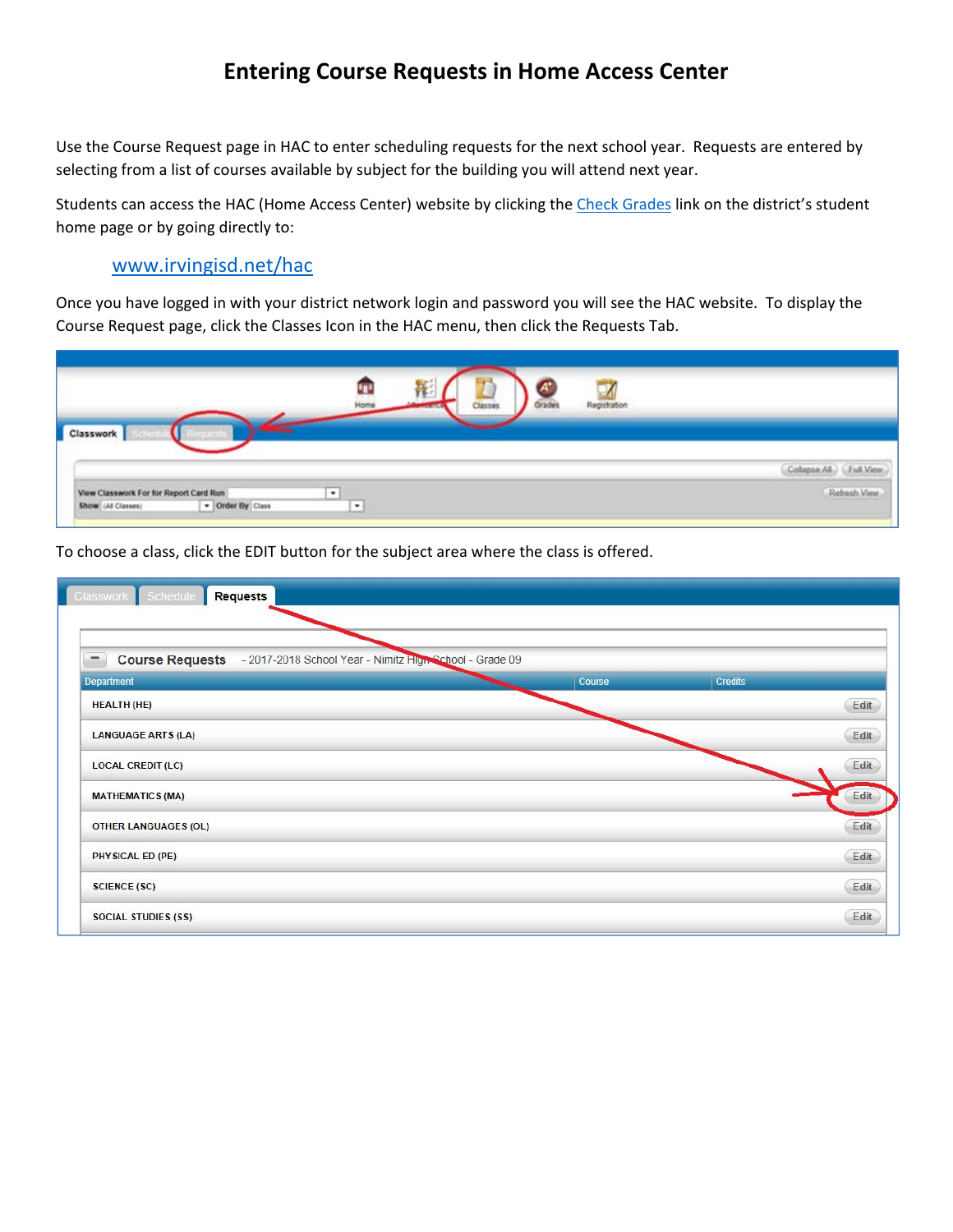When the SELECT A COURSE dialog box opens, click the box next to the course you would like to request and click SAVE.

| <b>Select A Course</b>                             |                                                                                                       |                    | Save<br>Cancel |
|----------------------------------------------------|-------------------------------------------------------------------------------------------------------|--------------------|----------------|
| Department:<br><b>Requested Credits:</b><br>0.0010 | <b>MATHEMATICS</b><br>1.0000                                                                          |                    |                |
|                                                    | Course Status Key: <sup>1</sup> Required Suggested 1 Locked Complete Prerequisite Alternate Request   |                    |                |
| <b>R</b> uest                                      | <b>Description</b>                                                                                    | Course             | Credit         |
|                                                    | ALG 1 BLOCK                                                                                           | B25130             | 1.0000         |
|                                                    | <b>ALG 1 ESL BLOCK</b>                                                                                | B <sub>25120</sub> | 1.0000         |
|                                                    | <b>ALG 1 PRN BLOCK</b>                                                                                | B25188             | 1.0000         |
|                                                    | <b>ALG2 GT BLOCK</b>                                                                                  | B25229             | 1.0000         |
|                                                    | <b>GEOM BLOCK</b>                                                                                     | B25340             | 1.0000         |
|                                                    | <b>GEOM GT BLOCK</b>                                                                                  | B25389             | 1.0000         |
|                                                    | <b>GEOM H BLOCK</b>                                                                                   | B25359             | 1.0000         |
|                                                    | Click on a column heading to sort by that column. Note that requested courses will always list first. |                    |                |

The courses you have selected will appear below the subject area list on your REQUESTS page.

| -                           | Course Requests - 2017-2018 School Year - Nimitz High School - Grade 09 |                                |         |      |
|-----------------------------|-------------------------------------------------------------------------|--------------------------------|---------|------|
| Department                  | Course                                                                  |                                | Credits |      |
| <b>HEALTH (HE)</b>          |                                                                         |                                |         | Edit |
| <b>LANGUAGE ARTS (LA)</b>   |                                                                         |                                |         | Edit |
| <b>LOCAL CREDIT (LC)</b>    |                                                                         |                                |         | Edit |
| <b>MATHEMATICS (MA)</b>     |                                                                         |                                |         | Edit |
|                             | <b>ALG 1 BLOCK (B25130)</b>                                             |                                | 1.0000  |      |
|                             |                                                                         | <b>MATHEMATICS (MA) Total:</b> | 1.0000  |      |
| <b>OTHER LANGUAGES (OL)</b> |                                                                         |                                |         | Edit |
| PHYSICAL ED (PE)            |                                                                         |                                |         | Edit |
| <b>SCIENCE (SC)</b>         |                                                                         |                                |         | Edit |

If you want to make changes to your selection, click on the EDIT button again. You can click on another course in the subject area, or change/remove a course that you have previously selected. Remember to click SAVE.

Remember these are requests and your final course selection will be guided by your counselor.